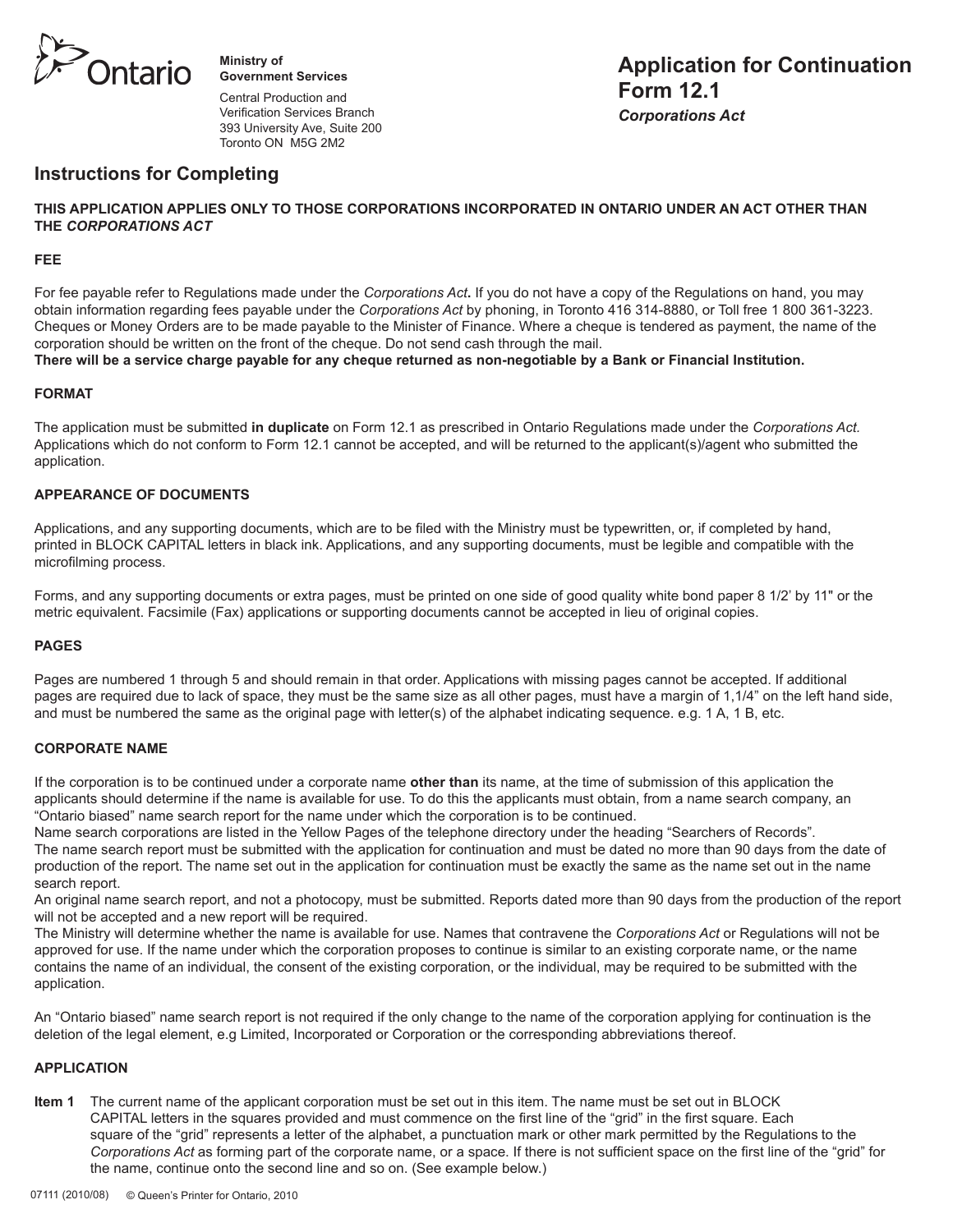|   | H   A   P   P   Y |              |  |  |           | $M \nE$ |   |  |  | $ R \in C   R   E   A   T     O   N  $ |  |  | A | $N$ $D$ |  | D | $\mathsf{A}$ |  |  |
|---|-------------------|--------------|--|--|-----------|---------|---|--|--|----------------------------------------|--|--|---|---------|--|---|--------------|--|--|
| R |                   | $\mathsf{C}$ |  |  | E N T R E |         | N |  |  |                                        |  |  |   |         |  |   |              |  |  |
|   |                   |              |  |  |           |         |   |  |  |                                        |  |  |   |         |  |   |              |  |  |
|   |                   |              |  |  |           |         |   |  |  |                                        |  |  |   |         |  |   |              |  |  |

## **Item 2** This item must be completed if the corporation is to be continued under a name other than its current corporate name. A name search report must accompany the application if the name under which the corporation is to be continued is different from the current name of the corporation.

The procedure for obtaining .a name search report is as set out under the heading "Corporate Name" in these instructions.

### **Where the only difference in the name is the deletion of the legal element i.e. Limited, Corporation or Incorporated, or the corresponding abbreviation thereof, then a name search report is not required.**

 If the current name of the corporation is an Ontario Corporation Number name, e.g. 123456 Ontario Limited, the corporation cannot continue as a non-profit corporation under the Corporations Act under a "number name". The applicants for continuation will have to choose a new corporate name and will have to submit a name search report for the new name of the corporation.

- **Item 3** State the full date of incorporation/amalgamation of the corporation. (Day, Month and Year.)
- **Item 4** Set out the full address of the head office of the corporation, including postal code. (If the address is a multi-office building, include Room or Suite number.) A post office box is not an acceptable head office address.
- **Item 5** Set out the number of directors of the corporation. There must be a minimum of three directors set out in this item. Section 283(2) of the Corporations Act states that the board of directors of a corporation shall consist of a fixed number of directors **not fewer than three.**

 If the board of directors of the corporation consists at present of fewer than three directors then new directors must be appointed prior to completion of the application.

- **Item 6** The names, in full, address for service including postal codes, must be set out in this item. A post office box is not an acceptable residence address.
- **Item 7** Set out the objects of the corporation in this item.
- **Item 8** Set out any special Provisions in this item. If none, state "Nil", "None" or "N/A".
- **Item 9** The date on which the shareholders/members of the corporation approved the making of the application must be set out in this item. (Day, Month and Year.)

The application must be accompanied by a certified copy of the shareholders/members resolution or an extract from the minutes of the general meeting of the shareholders/members indicating unanimous approval of the application.

### **EXECUTION**

Both copies of the application must be signed by two officers, or one officer and one director of the corporation. Signatures must be originals on both copies of the application. Applications with photocopied signatures will not be accepted.

The name of the corporation must be set out above the signatures.

The corporate seal, if the Act under which the corporation was incorporated requires corporations to adopt a corporate seal, must be affixed to both copies of the application.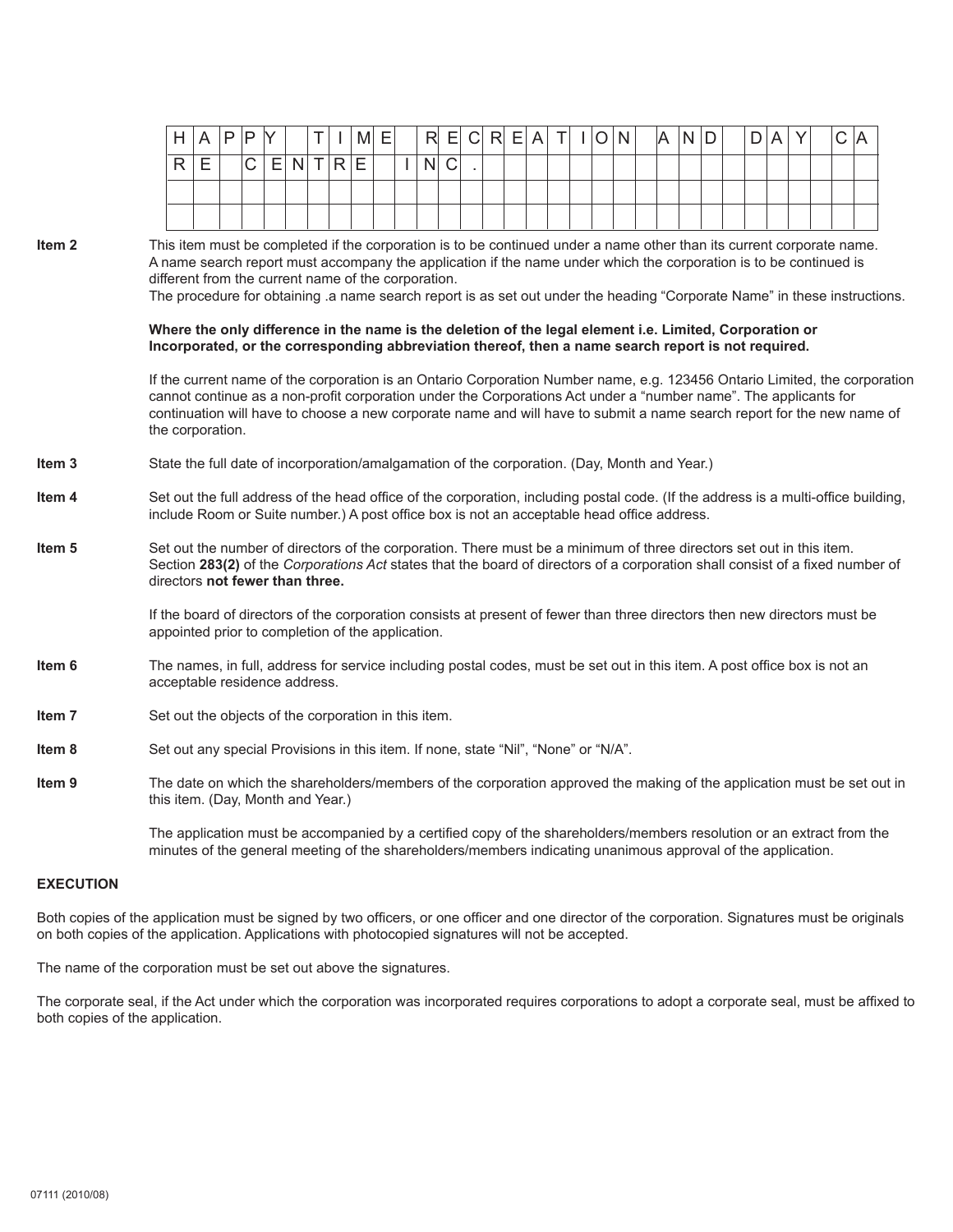### **SUPPORTING DOCUMENTS**

The application must be accompanied by:

An "Ontario biased" name search report only if the applicant corporation is to be continued under a corporate name other than its name at the time of submission of the application.

A name search report **is not** required if the only change to the corporate name is the deletion of the legal element, e.g. Limited, Incorporated or Corporation, or the corresponding abbreviation thereof. The name search report must be submitted within 90 days of production of the report.

A certified copy of a shareholders/members resolution or an extract from the minutes of a general meeting of the sharehlders/members indicating unanimous approval to the application for continuation. The resolution must also provide for the cancellation of all shares of the corporation, where applicable, upon issuance of the Letters Patent of Continuation.

The application, in duplicate, accompanied by the applicable fee, NUANS name search (if applicable) and supporting documents should be mailed or delivered to:

> Ministry of Government and Consumer Services Central Production and Verification Services Branch 393 University Avenue, Suite 200 Toronto ON M5G 2M2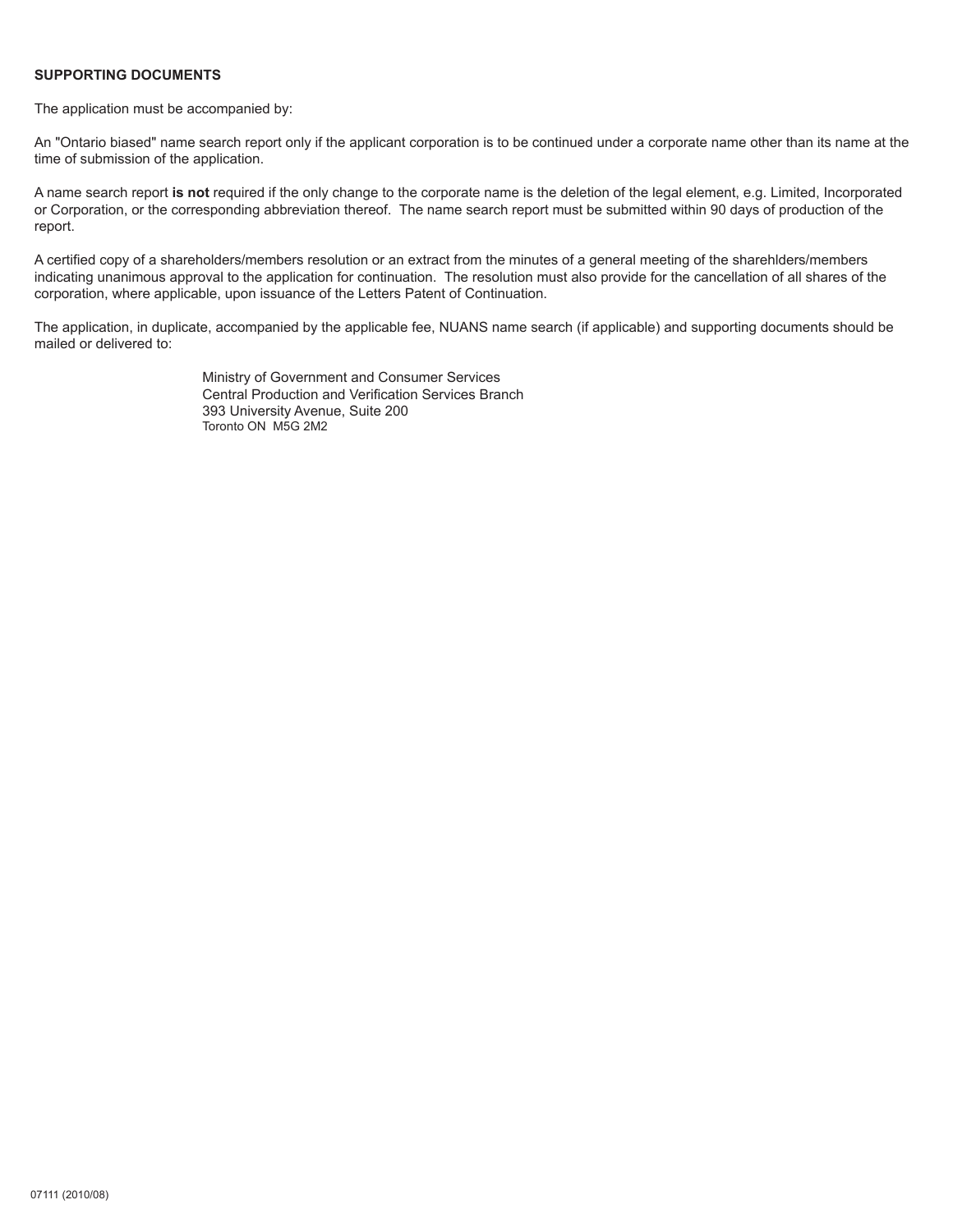

**Ministère des Services gouvernementaux**

Direction des services centraux de production et de vérification 393, av University, bureau 200 Toronto ON M5G 2M2

# **Requête en vue du maintien de la personne morale Formule no 12.1**

*Loi sur les personnes morales*

### **Instructions**

### **LA PRÉSENTE REQUÉTE S'APPLIQUE UNIQUEMENT AUX PERSONNES MORALES CONSTITUÉES EN ONTARIO EN VERTU D'UNE** *LOI AUTRE QUE LA LOI SUR LES PERSONNES MORALES.*

### **DROITS**

Pour le montant des droits à payer, se référer aux règlements pris en application de la *Loi sur les personnes morales.* Si vous n'avez pas d'exemplaire des règlements, vous pouvez obtenir des renseignements sur les droits prescrits par la *Loi sur les personnes morales en*  téléphonant au 416 314-8880 à Toronto ou au 1 800 361-3223 (ligne sans frais).

Les chèques ou mandats doivent être libellés à l'ordre du ministre des Finances. Si les droits sont payés par chèque, la dénomination sociale de la personne morale doit être inscrite au recto du chèque. Ne pas envoyer d'argent par la poste.

### Des frais de service s'appliqueront pour tout chèque refusé par une banque ou une institution financière.

### **FORMAT**

Présenter la requête en **double** exemplaire sur la formule nº 12.1 prescrite par les règlements de l'Ontario relatifs à la Loi sur les personnes morales. Les requêtes non conformes à la formule nº 12.1 seront rejetées et retournées aux requérants ou à leur mandataire.

### **PRÉSENTATION DES DOCUMENTS**

Dactylographier les requêtes et tout document à l'appui présentés au ministère; s'ils sont manuscrits, écrire lisiblement EN LETTRES MOULÉES à l'encre noire, sous une forme qui se prête à la microphotographie.

Les requêtes et les documents à l'appui ou pages supplémentaires doivent être écrits uniquement au recto d'un papier filigrané blanc de bonne qualité, de format 8 1/2 po sur 11 po ou métrique équivalent. Les télécopies de requêtes ou de documents à l'appui ne sont pas acceptées au lieu des originaux.

### **PAGES**

Les pages sont numérotées de 1 à 5 et doivent rester dans cet ordre. S'il manque des pages à la requête, celle-ci sera rejetée. Si, faute d'espace, il faut insérer des pages supplémentaires, celles-ci doivent être du même format que les autres, comporter une marge de 30 mm ou de 1 1/4 po à gauche et porter le même numéro que la page originale suivi d'une lettre de l'alphabet pour en indiquer la séquence. Par exemple, on numérotera les pages supplémentaires 1A, 1B, etc.

### **DÉNOMINATION SOCIALE**

Les requérants d'une requête en vue du maintien d'une personne morale sous une dénomination sociale **différente** de celle qu'elle utilise au moment de la requête sont priés de vérifier si la dénomination sociale proposée de la personne morale est disponible. Pour ce faire, les requérants doivent demander une recherche de dénomination sociale axée sur l'Ontario auprès d'une maison de recherche.

Les noms et adresses des maisons de recherche figurent dans les Pages Jaunes de votre annuaire téléphonique sous la rubrique « Titres et archives — Recherche ».

Vous devez présenter le rapport de recherche avec la requête dans les 90 jours de la production du rapport. La dénomination sociale indiquée dans la requête en vue du maintien doit être exactement la même que celle qui a été indiquée dans le rapport de recherche de dénomination sociale.

Seuls les originaux des rapports de recherche seront acceptés. Les photocopies seront rejetées, tout comme les rapports de recherche de dénomination sociale de plus de 90 jours. Les requêtes accompagnées d'un rapport de recherche de dénomination sociale de plus de 90 jours seront refusées; on exigera alors un nouveau rapport de recherche.

Le ministère déterminera si la dénomination sociale proposée d'une personne morale est acceptable. Il n'approuvera pas les dénominations qui contreviennent à la *Loi sur les personnes morales* ou aux règlements y afférents. Si la dénomination sociale est semblable à celle d'une personne morale existante ou contient le nom d'un particulier, il se peut que l'on exige l'autorisation de la personne morale ou du particulier avec la requête.

Un rapport de recherche axée sur l'Ontario n'est pas nécessaire si la seule modification apportée à la dénomination sociale de la personne morale est l'abandon de l'élément légal, p. ex. « Limited », « Limitée », « Incorporated », « Incorporée » ou « Corporation » ou l'abréviation de l'un de ces mots.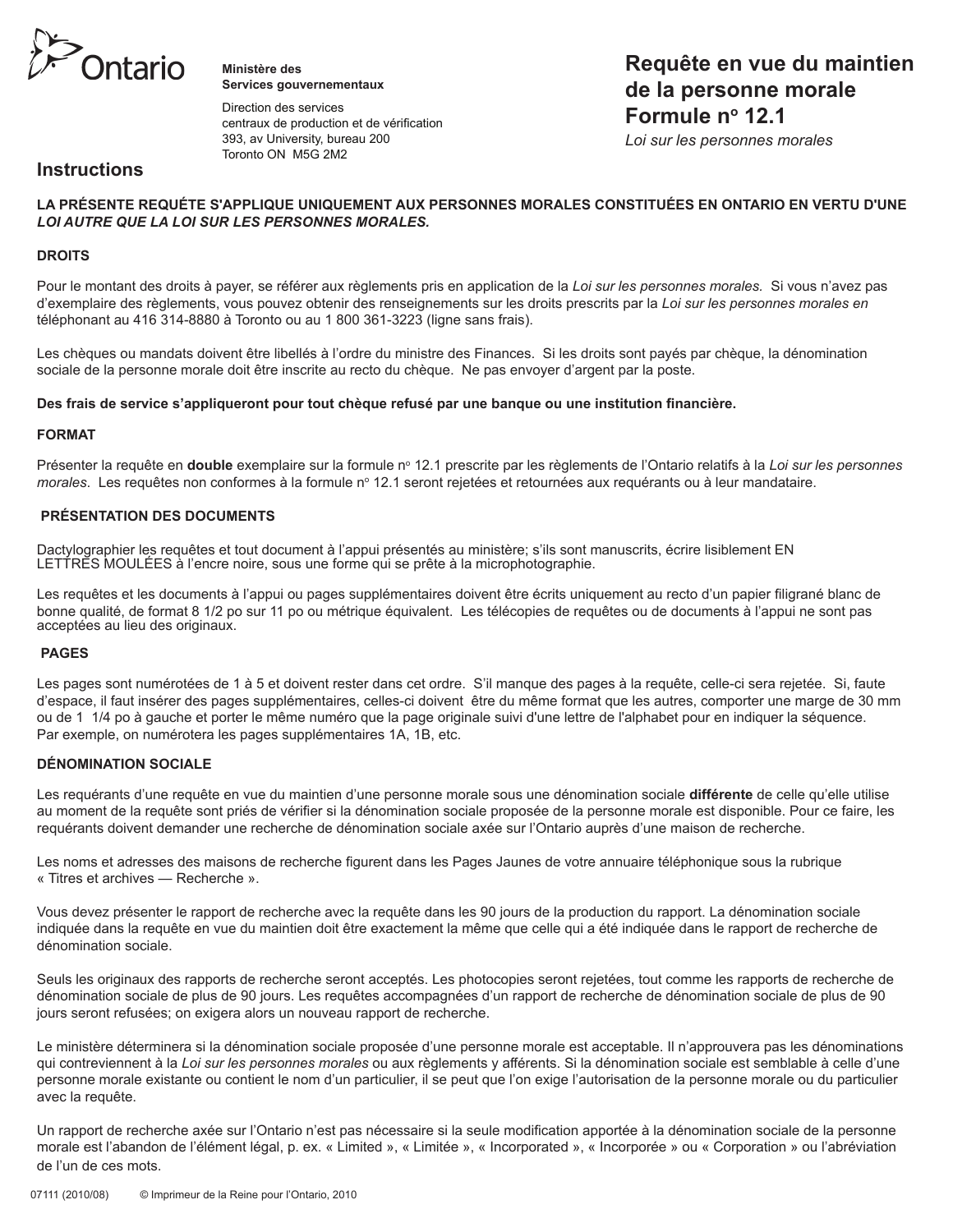### **REQUÊTE**

Section 1 Indiquer la dénomination sociale actuelle de la personne morale EN LETTRES MOULÉES dans les espaces à cette fin en commençant par la première case de la première ligne de la « grille ». Chaque case de la « grille » représente une lettre de l'alphabet, un signe de ponctuation, un symbole permis en vertu des règlements pris en application de la *Loi sur les personnes morales* constituant une partie de la dénomination sociale ou un espace. Si l'espace est insuffisant sur la première ligne de la « grille », continuer sur la deuxième, et ainsi de suite (voir exemple ci-dessous).

|  | A S S O C I A T I O N |  |  |  |  |  |  |  |  |  |  |  |  |  |  | F R A N |  |
|--|-----------------------|--|--|--|--|--|--|--|--|--|--|--|--|--|--|---------|--|
|  | C O P H O N E         |  |  |  |  |  |  |  |  |  |  |  |  |  |  |         |  |
|  |                       |  |  |  |  |  |  |  |  |  |  |  |  |  |  |         |  |
|  |                       |  |  |  |  |  |  |  |  |  |  |  |  |  |  |         |  |

Section 2 Remplir la présente section si la personne morale doit être maintenue sous une dénomination sociale autre que celle qu'elle utilise actuellement.

> Joindre à la requête un rapport de recherche pour la dénomination sociale, autre que la dénomination sociale actuelle de la personne morale, sous laquelle la personne morale désire être maintenue en Ontario.

 La marche à suivre pour la recherche de la dénomination sociale est indiquée sous la rubrique « Dénomination sociale » dans les présentes instructions.

 **Si la seule différence entre les dénominations sociales est l'abandon de l'élément légal, p. ex. « Limited », « Limitée », « Incorporated », « Incorporée » ou « Corporation » ou l'abréviation de l'un de ces mots, un rapport de recherche de dénomination sociale n'est pas nécessaire.**

 Si la dénomination sociale actuelle de la personne morale est un numéro de personne morale en Ontario, p. ex. 123456 Ontario ltée, la personne morale **ne peut pas** être maintenue en tant que personne morale sans but lucratif dite «à numéro» en vertu de la *Loi sur les personnes morales*. Les requérants qui demandent le maintien de la personne morale devront choisir une nouvelle dénomination sociale et soumettre un rapport de recherche pour la nouvelle dénomination sociale de la personne morale.

- **Section 3** Inscrire la date au complet de la constitution ou de la fusion de la personne morale (jour, mois et année).
- **Section 4** Inscrire l'adresse du siège social de la personne morale au complet, y compris le code postal (si le siège social est situé dans un édifice à bureaux multiples, inscrire un numéro de bureau). L'indication d'une boîte postale n'est pas une adresse acceptable pour un siège social.
- Section 5 lnscrire le nombre d'administrateurs de la personne morale. Il doit y avoir au moins trois administrateurs énumérés dans cette section. Le paragraphe 283(2) de la *Loi sur les personnes morales* indique que le conseil d'administration de la personne morale se compose d'un nombre déterminé d'administrateurs, lequel doit être **égal ou supérieur à trois.**

 Si le conseil d'administration de la personne morale se compose actuellement de moins de trois administrateurs, de nouveaux administrateurs doivent être nommés avant de remplir la requête.

- Section 6 **Inscrire le nom au complet et le domicile** élu, y compris le code postal. L'indication d'une boîte postale n'est pas une adresse acceptable.
- **Section 7** Indiquer les objets de la personne morale.
- **Section 8** Dans cette section, vous pouvez indiquer les dispositions particulières. Sinon, indiquer « néant », « aucune » ou « s/o ».
- **Section 9** Inscrire la date au complet (jour, mois, année) à laquelle les actionnaires ou membres de la personne morale ont autorisé cette dernière à présenter la requête.

La requête doit être accompagnée d'une copie certifiée de la résolution des actionnaires ou membres ou d'un extrait du procès verbal de l'assemblée générale des actionnaires ou des membres, indiquant l'approbation unanime de la requête.

#### **SIGNATURE**

Les deux exemplaires de la requête doivent être signés par deux dirigeants ou un(e) dirigeant(e) et un(e) administrateur(trice) de la personne morale. Les signatures sur les deux exemplaires de la requête doivent être originales. Toute demande portant des signatures photocopiées sera rejetée.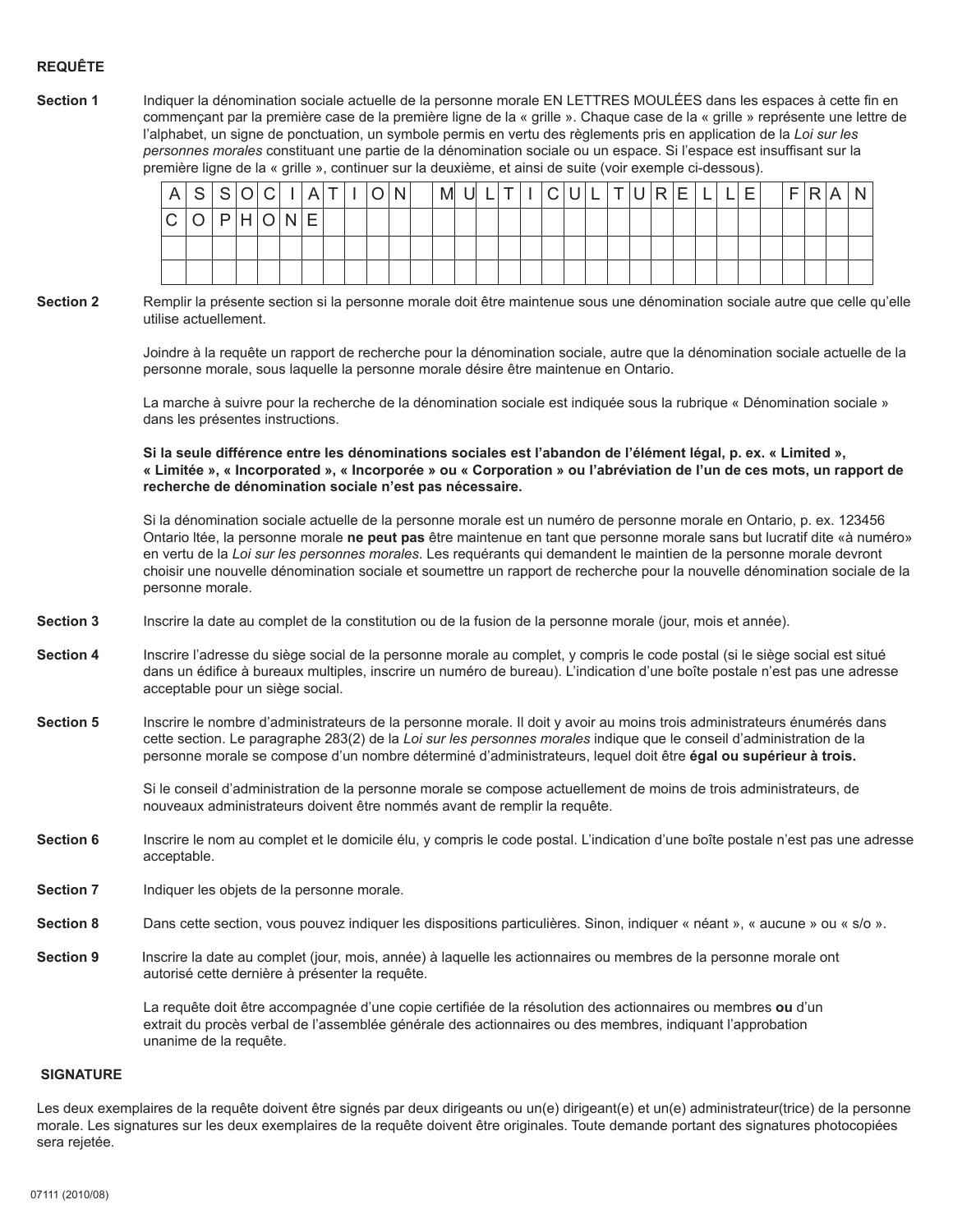La dénomination sociale de la personne morale doit être inscrite au-dessus des signatures.

Le sceau de la personne morale doit être apposé sur les deux exemplaires de la requête, si la loi en vertu de laquelle la personne morale a été constituée exige que les personnes morales se dotent d'un sceau.

### **DOCUMENTS À L'APPUI**

La requête doit être accompagnée :

d'un rapport de recherche de dénomination sociale axée sur l'Ontario, uniquement si la personne morale requérante doit être maintenue sous une dénomination sociale différente de celle qu'elle utilisait au moment de la présentation de la requête. Un rapport de recherche axée sur l'Ontario n'est pas nécessaire si la seule modification apportée à la dénomination sociale de la personne morale est l'abandon de l'élément légal, p. ex. « Limited », « Limitée », « Incorporated », « Incorporée » ou « Corporation » ou l'abréviation de l'un de ces mots. Vous devez présenter le rapport de rechérche avec la requête dans les 90 jours de la production du rapport.

d'une copie certifiée de la résolution des actionnaires ou membres ou d'un extrait du procès verbal de l'assemblée générale des actionnaires ou des membres indiquant **l**'**approbation unanime** de la requête en vue du maintien de la personne morale. La résolution doit également prévoir l'annulation de toutes les actions de la personne morale, le cas échéant, dès la délivrance des lettres patentes de maintien.

La requête (en double exemplaire), accompagnée des droits exigés, du rapport de recherche NUANS (le cas échéant) et de tout document à l'appui requis doit être envoyée par la poste ou présentée en personne à l'adresse suivante :

> Ministère des Services gouvernementaux Direction des services centraux de production et de vérification 393, av University, bureau 200 Toronto ON M5G 2M2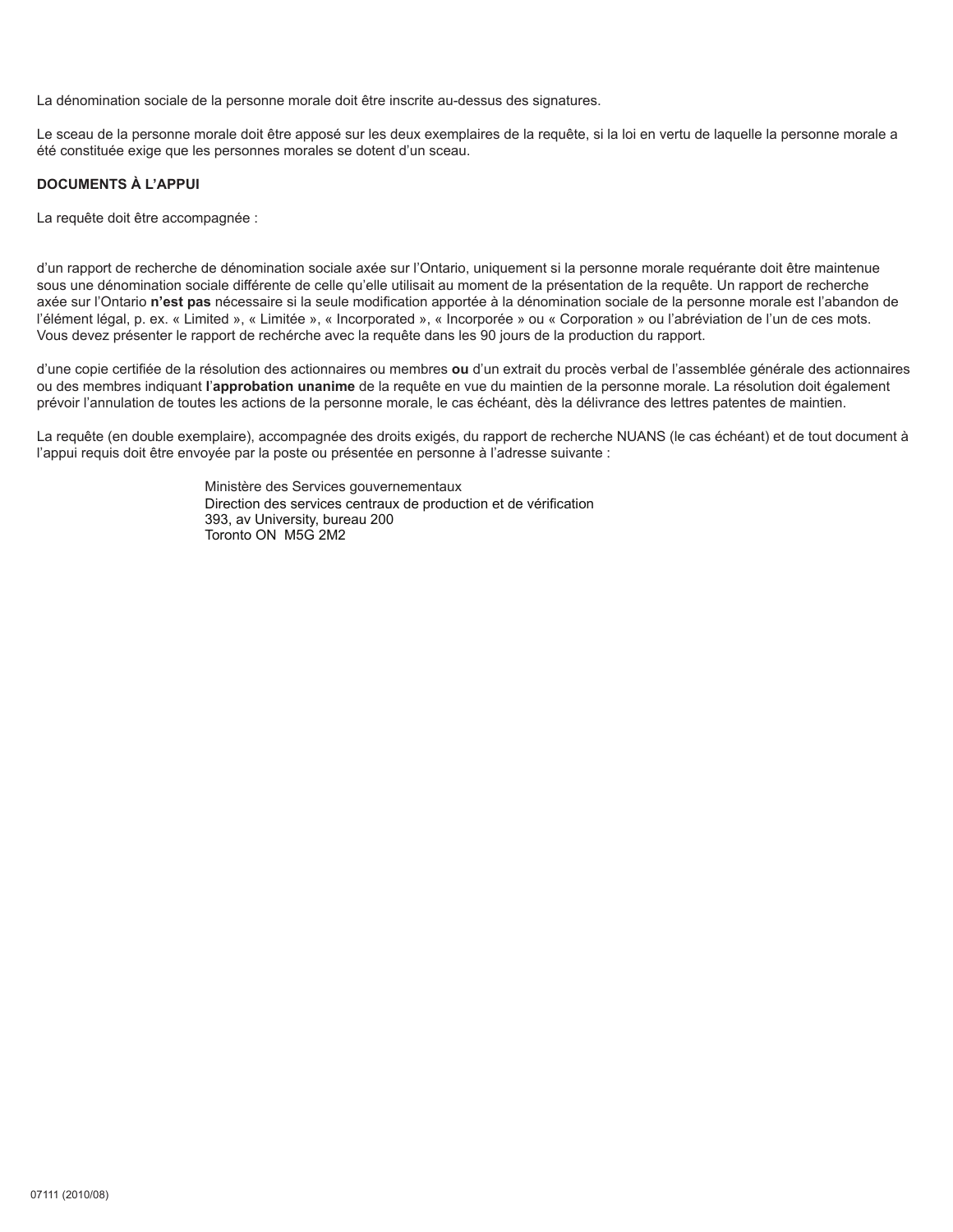1.

| Form 12.1                        |  | 1. The name of the corporation is:<br>Dénomination sociale de la personne morale :                                                                                                                                                                                                                                                        |  |  |  |  |  |  |  |  |  |  |  |  |  |  |  |  |  |
|----------------------------------|--|-------------------------------------------------------------------------------------------------------------------------------------------------------------------------------------------------------------------------------------------------------------------------------------------------------------------------------------------|--|--|--|--|--|--|--|--|--|--|--|--|--|--|--|--|--|
| Corporations Act<br>Formule 12.1 |  |                                                                                                                                                                                                                                                                                                                                           |  |  |  |  |  |  |  |  |  |  |  |  |  |  |  |  |  |
| Loi sur les<br>personnes morales |  |                                                                                                                                                                                                                                                                                                                                           |  |  |  |  |  |  |  |  |  |  |  |  |  |  |  |  |  |
|                                  |  |                                                                                                                                                                                                                                                                                                                                           |  |  |  |  |  |  |  |  |  |  |  |  |  |  |  |  |  |
|                                  |  |                                                                                                                                                                                                                                                                                                                                           |  |  |  |  |  |  |  |  |  |  |  |  |  |  |  |  |  |
|                                  |  | 2. The corporation is to be continued under the name (if different from 1):<br>La personne morale sera maintenue sous le dénomination sociale de (si elle diffère de 1) :                                                                                                                                                                 |  |  |  |  |  |  |  |  |  |  |  |  |  |  |  |  |  |
|                                  |  |                                                                                                                                                                                                                                                                                                                                           |  |  |  |  |  |  |  |  |  |  |  |  |  |  |  |  |  |
|                                  |  |                                                                                                                                                                                                                                                                                                                                           |  |  |  |  |  |  |  |  |  |  |  |  |  |  |  |  |  |
|                                  |  |                                                                                                                                                                                                                                                                                                                                           |  |  |  |  |  |  |  |  |  |  |  |  |  |  |  |  |  |
|                                  |  |                                                                                                                                                                                                                                                                                                                                           |  |  |  |  |  |  |  |  |  |  |  |  |  |  |  |  |  |
|                                  |  | (day/jour, month/mois, year/année)<br>4. The address of the head office is:                                                                                                                                                                                                                                                               |  |  |  |  |  |  |  |  |  |  |  |  |  |  |  |  |  |
|                                  |  | L'adresse du siège social est :<br>(Street & Number., or R.R. No., or Lot & Concession No., or Lot & Plan No., Post Office Box No. not acceptable;<br>if Multi-Office Building give Room No.)<br>(Rue et numéro, ou R.R. et numéro, ou numéro de lot et de concession, ou numéro de lot et de plan; numéro de boîte postale inacceptable; |  |  |  |  |  |  |  |  |  |  |  |  |  |  |  |  |  |
|                                  |  | s'il s'agit d'un édifice à bureaux, numéro du bureau)                                                                                                                                                                                                                                                                                     |  |  |  |  |  |  |  |  |  |  |  |  |  |  |  |  |  |
|                                  |  |                                                                                                                                                                                                                                                                                                                                           |  |  |  |  |  |  |  |  |  |  |  |  |  |  |  |  |  |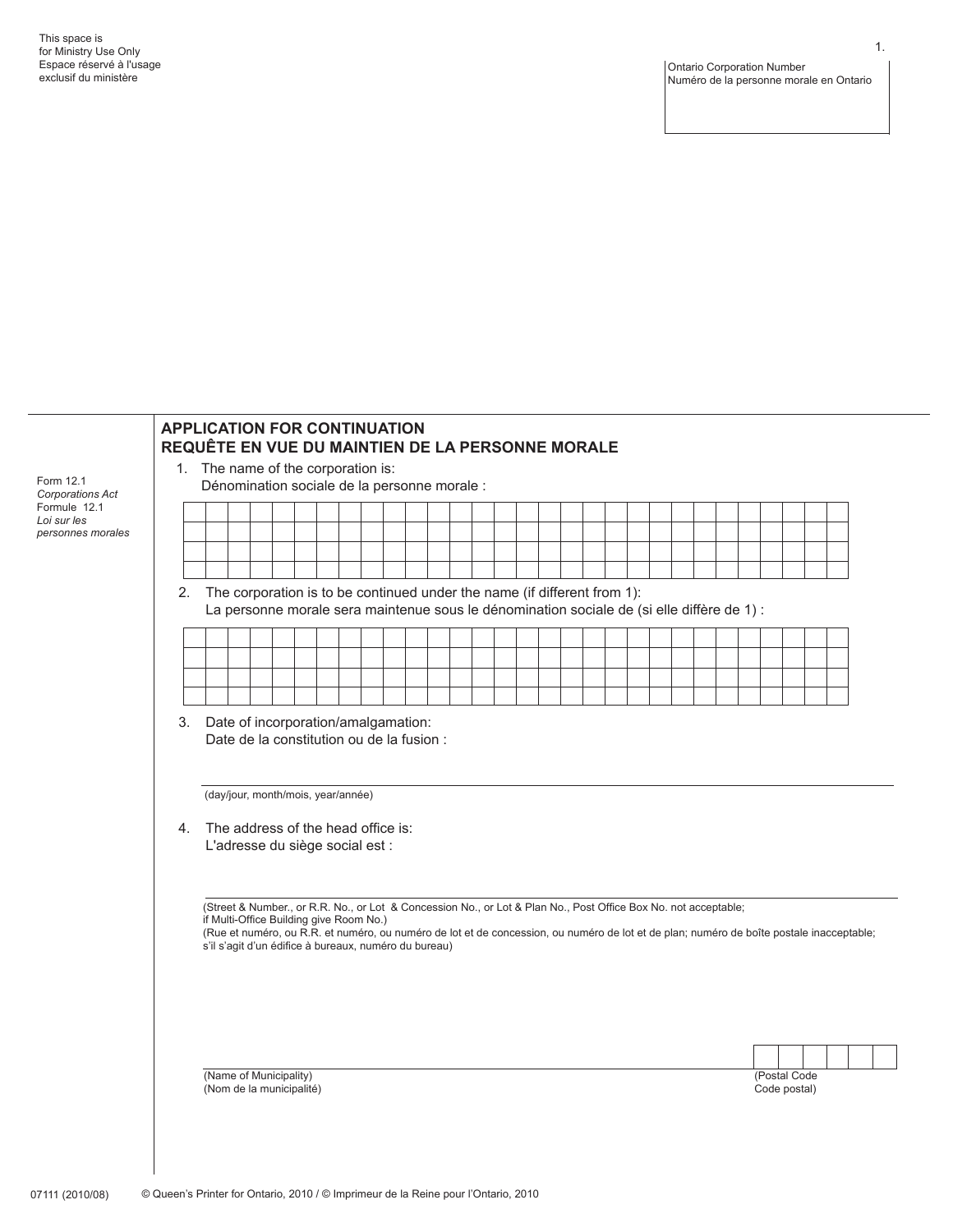| 5. The number of directors is:<br>Les administrateurs sont au nombre de :                   |                                                                                                                                                                                                                  |
|---------------------------------------------------------------------------------------------|------------------------------------------------------------------------------------------------------------------------------------------------------------------------------------------------------------------|
|                                                                                             |                                                                                                                                                                                                                  |
|                                                                                             |                                                                                                                                                                                                                  |
| 6. The directors of the corporation are:<br>Nom des administrateurs de la personne morale : |                                                                                                                                                                                                                  |
| Name in full, including all given names<br>Nom et prénoms au complet                        | Address for service, giving Street & No., or R.R. No.or Lot & Concession No.,<br>or Lot & Plan No., and Postal Code (Post Office Box No. not acceptable)                                                         |
|                                                                                             | Domicile élu y compris la rue et le numéro, ou la R.R. et le numéro, ou le numéro<br>de lot et de concession, ou le numéro de lot et de plan, ainsi que le code postal<br>(Numéro de boîte postale inacceptable) |
|                                                                                             |                                                                                                                                                                                                                  |
|                                                                                             |                                                                                                                                                                                                                  |
|                                                                                             |                                                                                                                                                                                                                  |
|                                                                                             |                                                                                                                                                                                                                  |
|                                                                                             |                                                                                                                                                                                                                  |
|                                                                                             |                                                                                                                                                                                                                  |
|                                                                                             |                                                                                                                                                                                                                  |
|                                                                                             |                                                                                                                                                                                                                  |
|                                                                                             |                                                                                                                                                                                                                  |
|                                                                                             |                                                                                                                                                                                                                  |
|                                                                                             |                                                                                                                                                                                                                  |
|                                                                                             |                                                                                                                                                                                                                  |
|                                                                                             |                                                                                                                                                                                                                  |
|                                                                                             |                                                                                                                                                                                                                  |
|                                                                                             |                                                                                                                                                                                                                  |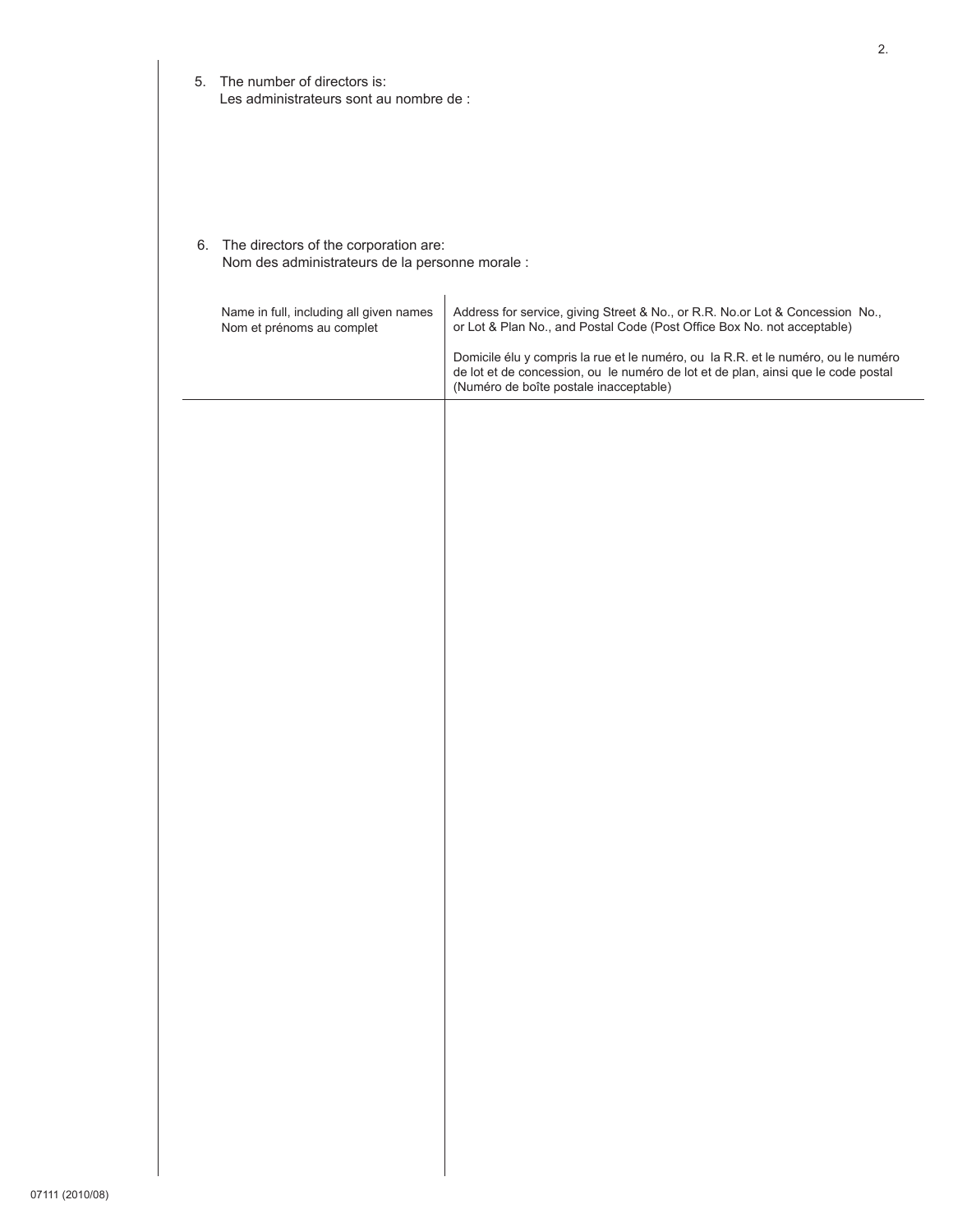7. The objects of the corporation which is continued are to be: Objets de la personne morale qui est maintenue :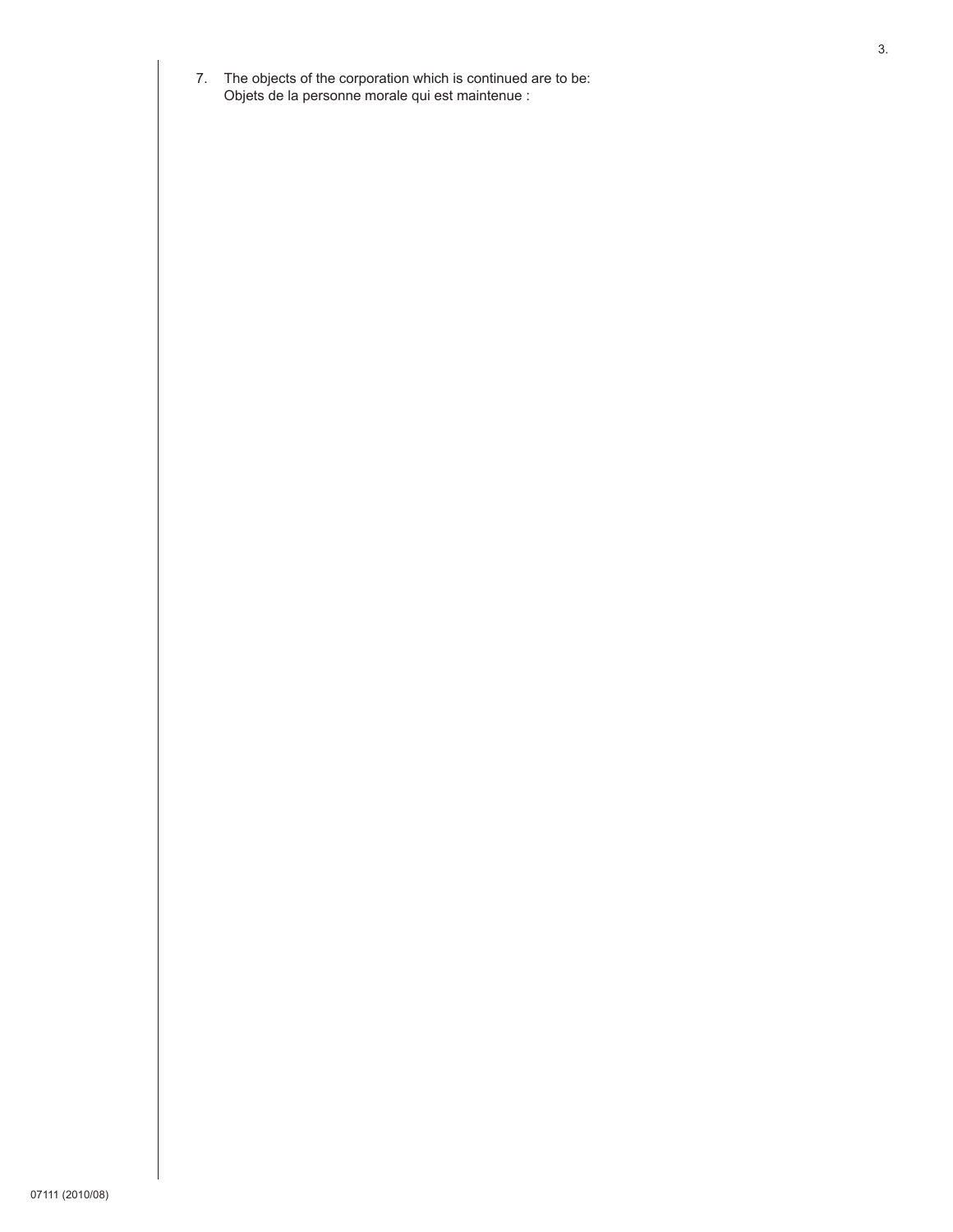8. Special provisions (if any) are: Dispositions particulières (s'il y a lieu) :